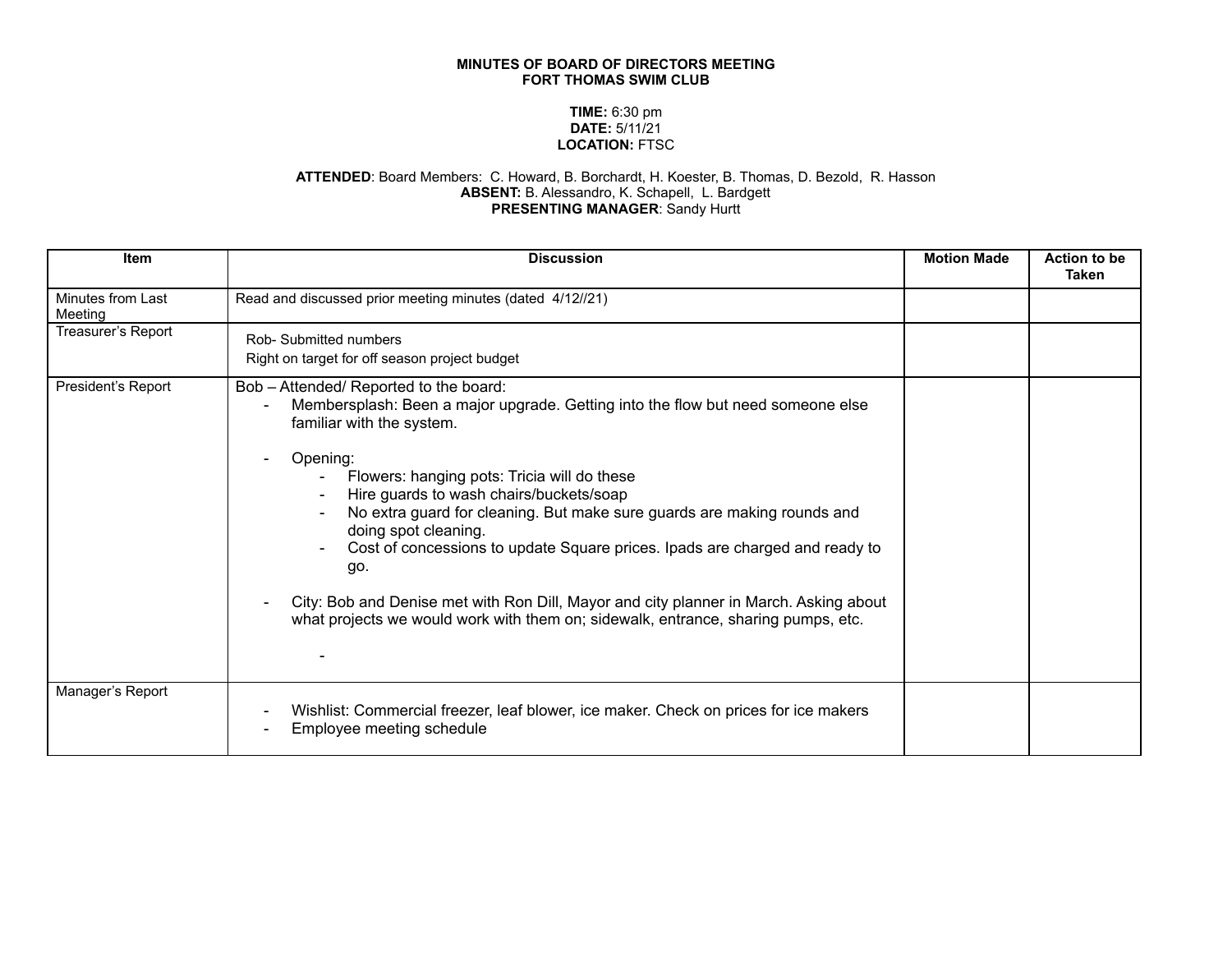| Pool & Grounds      | Update by Bob:                                                                                                |  |
|---------------------|---------------------------------------------------------------------------------------------------------------|--|
|                     |                                                                                                               |  |
|                     | -Wall Repair - Will fix when they come out to mulch.                                                          |  |
|                     | -Cleaning - Coming back Friday to complete floors and toilets.                                                |  |
|                     | -Landscaping -start week of the 24 <sup>th</sup> , but weather pending. Still waiting pricing plan to present |  |
|                     |                                                                                                               |  |
|                     | the city.                                                                                                     |  |
|                     |                                                                                                               |  |
|                     | -Roof - complete. Discussion on possibly providing guest passes for providing services at great               |  |
|                     | cost to the club.                                                                                             |  |
|                     |                                                                                                               |  |
|                     | -Painting - Almost complete. Touch up wood slats.                                                             |  |
|                     |                                                                                                               |  |
|                     | -Pressure wash cement - Done                                                                                  |  |
|                     |                                                                                                               |  |
|                     | -Fire Code - Emergency Gate - part ordered, install in May. Fire extinguisher?                                |  |
|                     |                                                                                                               |  |
|                     | -Lights - Jimmy removed fluorescent fixtures and installed regular outlets. Added LED bulbs in                |  |
|                     |                                                                                                               |  |
|                     | men's, ordered for women's.                                                                                   |  |
|                     |                                                                                                               |  |
|                     | -Concrete - Patch drain - guest passes.                                                                       |  |
|                     |                                                                                                               |  |
|                     | -Mosquito Hunters - started                                                                                   |  |
|                     |                                                                                                               |  |
| Swim and Dive       |                                                                                                               |  |
|                     | - Schedule - meet the team. May 19th.                                                                         |  |
|                     |                                                                                                               |  |
|                     |                                                                                                               |  |
|                     | - Assistant dive coach position. Hired Issac Basset,                                                          |  |
|                     |                                                                                                               |  |
| Membership          | Lori-Absent                                                                                                   |  |
|                     | Spreadsheet                                                                                                   |  |
| Activities          |                                                                                                               |  |
|                     | First grill out coming Memorial Day weekend.                                                                  |  |
|                     | Looking into Food Truck Fridays                                                                               |  |
|                     | Possible Saturday Coffee/Doughnuts                                                                            |  |
| <b>New Business</b> |                                                                                                               |  |
|                     |                                                                                                               |  |
|                     |                                                                                                               |  |
| Old Business        | - Policy – included input from Lori and Sandy and emailed to board. Voted to pass was                         |  |
|                     | unanimous.                                                                                                    |  |
|                     |                                                                                                               |  |